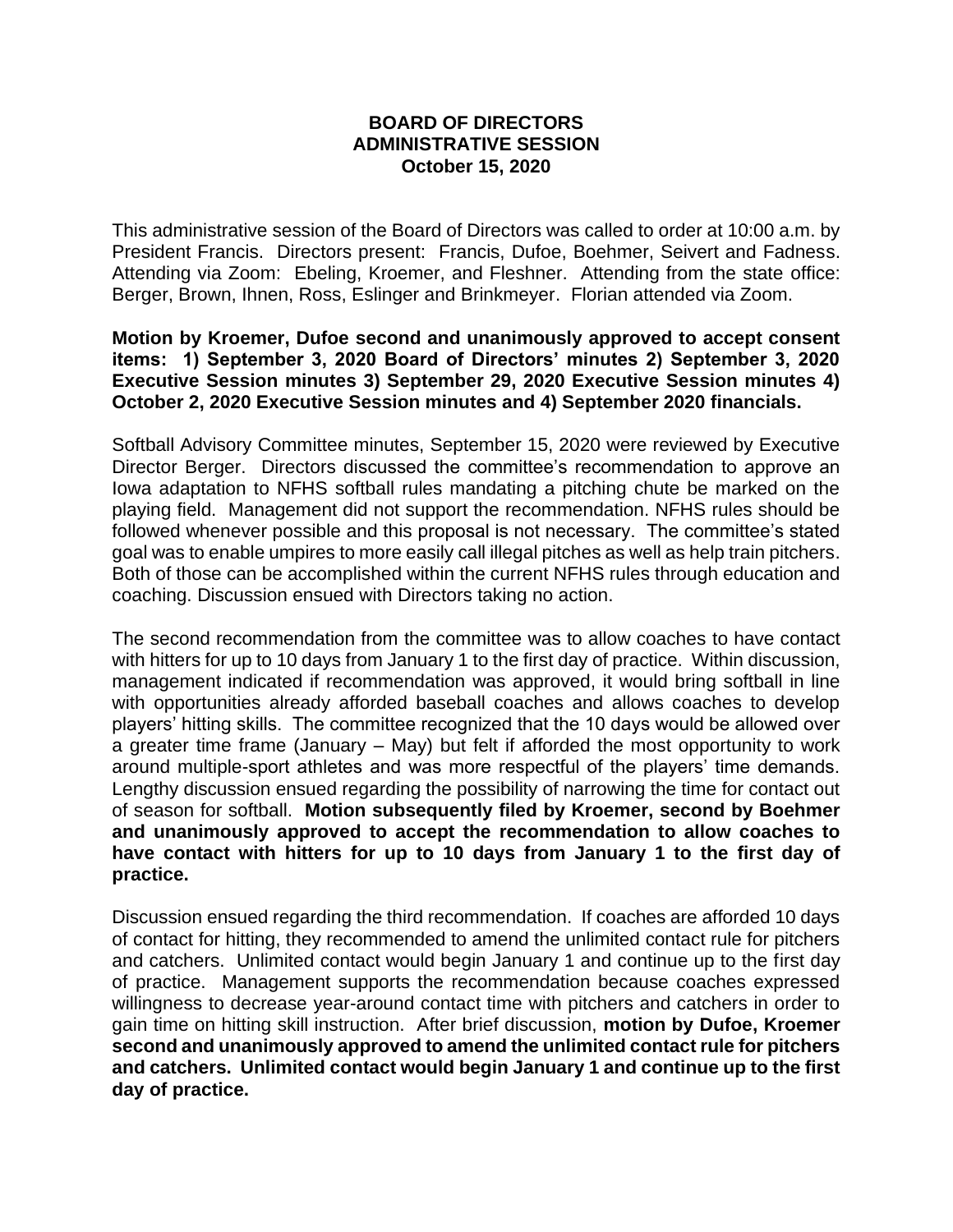Three seats on the Golf Advisory Committee and one seat on the Soccer Advisory Committee needed to be filled. Brinkmeyer shared with Directors the applications received for the open seats. After discussion, **motion by Fadness, second by Dufoe and unanimously approved the appointment of Kelli Moore, West Des Moines Valley High School, Matt Kovacevich, Centerville High School and Julie Kadlec, Xavier High School to the Golf Advisory Committee. The motion also included appointing Kim Croston, Sergeant Bluff-Luton to the Soccer Advisory Committee.**

Student-Athlete Advisory Committee minutes, September 23, 2020 were reviewed and discussed by Directors. **Motion by Fadness, second by Boehmer and unanimously approved to accept the September 23, 2020 SAAC minutes as presented.**

Eslinger reviewed the credentials of the three Volleyball Hall of Fame nominees. **Following discussion, motion by Boehmer, Dufoe second to accept hall of fame nominations as presented. Motion unanimously approved.**

## **2020 VOLLEYBALL HALL OF FAME Lisa Brinkmeyer, Hubbard-Radcliffe – 1993 Emily Luensmann, Dubuque Hempstead -- 2004 Morgan Kuhrt, Waverly-Shell Rock – 2012**

Ross reviewed the proposed policy for regular-season contests following elimination from the post-season. Due to COVID-19 and the August derecho, schools were unable to participate in all scheduled contests prior to the start of post-season. Because of this, management proposed allowing member schools to schedule additional regular-season contests following both schools' elimination from the post-season. This permission is granted for all high school levels of competition. Following discussion, **motion by Fadness, Boehmer second and unanimously approved the following policy: "Member schools may schedule additional regular season contests following both schools' elimination from the post-season. This permission is granted for all high school levels of competition. The following conditions must be met:** 

- **1) The contest(s) may be scheduled on any date and may be played through the last day of the IGHSAU state tournament.**
- **2) The total number of regular season contests may not exceed the allowable number in that sport for either team**
- **3) Schools should notify the IGHSAU sport administrator when contests are scheduled.**

Due to COVID-19 and the fact that some schools are limiting the number of fans attending sporting events in their facilities, the IGHSAU has been researching the possibility of allowing entities to stream post-season contests leading up to the state tournament. Florian reviewed proposed post-season lead-up event video broadcast policies. The list of policies pertain to all requests for live and/or delayed video broadcasts (over-the-air television, cable television, internet webcast, internet stream, etc.) of IGHSAU-sponsored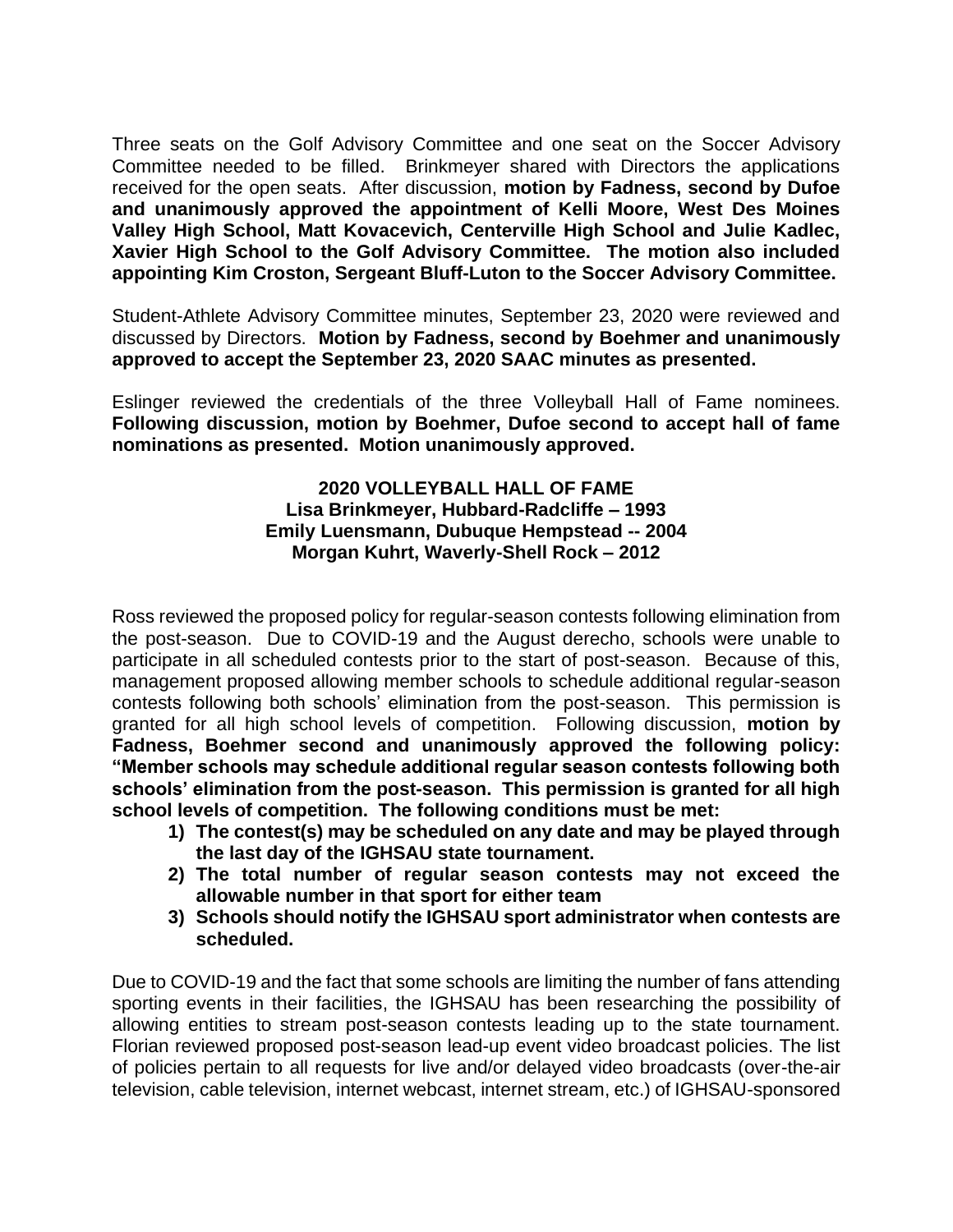post-season events (regionals) that lead up to IGHSAU state tournaments/championships. Also reviewed was the fee structure. It was noted that 50% of access fees charged will be returned to the host school. Student groups operating broadcasts through their school as part of a class or recognized student organization are not subject to the listed broadcast access fees. Following discussion, **motion by Fadness, second by Fleshner and unanimously approved to accept the live streaming policies presented including fee structure.**

The proposed Iowa Farm Bureau agreement to continue as the IGHSAU Sole Title Sponsor was reviewed by Directors. The three-year agreement includes premium cost for the Head Strong Concussion insurance policy. The autograph ball program is also included in the agreement. Reminder was given that Florian has secured a ball provider at a lesser cost. Going forward the IFB's logo will appear on the bag tags given to each state tournament/championship participant. The Iowa Farm Bureau's logo will be included on all Consolidated State Championship Banners that will be distributed to all qualifying schools beginning with the 2020-2021 school year. Discussion ensued regarding the banner. Directors were informed that the pennant style banner currently given to state qualifying schools by the IGHSAU will continue. The IFB banner is totally separate. **Motion by Fleshner, second by Ebeling and unanimously approved to accept the Iowa Farm Bureau agreement as presented.**

Florian reviewed four bids that were received to become the official merchandiser of the IGHSAU. Management recommended the proposal submitted by Fine Design, which is an Iowa company based in Grimes. The bid also includes the IHSSA. Following discussion, **motion by Boehmer, Fadness second and unanimously approved to accept the merchandising proposal from Fine Design which includes both IGHSAU and IHSSA.**

Directors reviewed 2020 IGHSAU and IHSAA cross country state qualifying meet assignments. Class 4A will compete at five sites on Wednesday, October 21 and 3A will compete at five sites on the same day. Class 1A will compete on Thursday, October 22 at five sites and Class 1A at eight sites on the same day.

Due to COVID-19, Ross presented documentation reflecting basketball rules considerations/guidelines. The plan included basketball rules considerations, pre-game and post-game ceremony, basketball rules interpretation, considerations for coaches, considerations for students, consideration for officials, considerations for parents, workers and volunteers and considerations for school administration. Discussion ensued.

Brinkmeyer reviewed adjustments that will be implemented at the state volleyball tournament due to COVID-19. There will be five time slots per day and matches scheduled on 2 ½-hour blocks. This will provide the arena additional time to clean the facility after each block of matches. It will also assist with the flow of spectators transitioning to and from their seats between blocks. The IGHSAU will communicate with schools to encourage their spectators to arrive shortly before their specific match time (not too early) and to leave immediately following their specific matches. Teams will not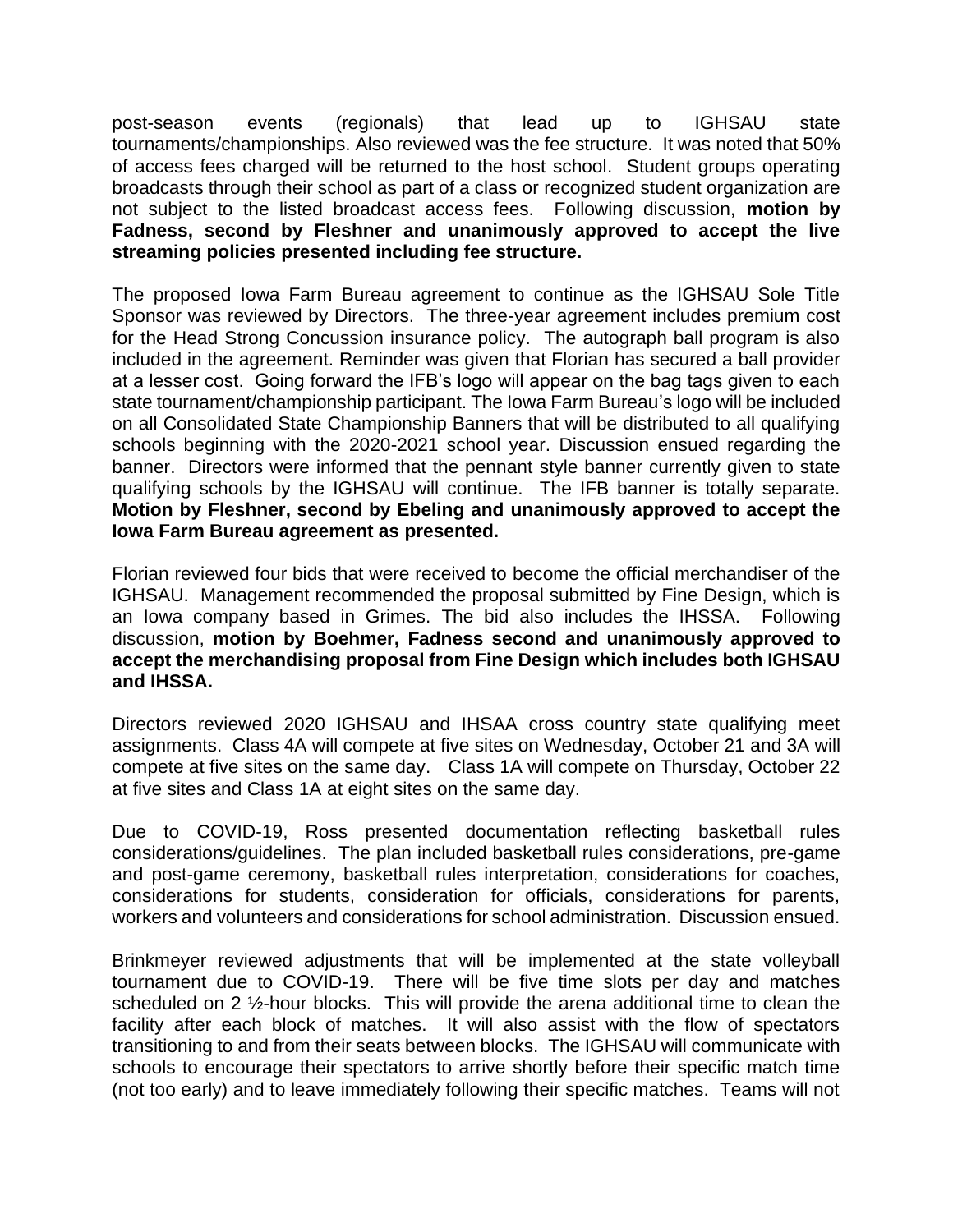be allowed to congregate with their spectators following their matches in the lobby of the arena this year. Per arena policy based on local public health requirements, spectators will be required to wear face coverings when transitioning to and from their seats and anytime they are moving about the arena. Schools will be encouraged to have their fans purchase tickets online. This will help the arena prepare for varying crowd sizes. Discussion ensued.

Eslinger reviewed adjustments that will be implemented during the bowling regular season and post-season. No change to practice dates/regular season matches and no change in format. The USBC is mandating masks for all spectators and participants. Bowlers can remove their mask when ready to bowl. Rubbing alcohol will be permitted for ball cleaning. Social distancing at meets will include having junior varsity and varsity participating on separate nights. Girls and boys will also compete on different nights. The IGHSAU recommends no handshakes/high fives. Sanitizer will be available on each lane of competition. There have been significant changes to post-season—state qualifying tournaments will now be conducted over two days. Girls will compete in state qualifying tournaments on Tuesday, February 16 and boys will bowl on Monday, February 15. Two spectators per bowler will be allowed to attend state-qualifying tournaments. A co-ed state meet is not feasible for social distancing reasons. The state tournament will continue to be held over three days; however, there will be two sessions per day. On Monday, February 22 Class 1A girls will compete at 8:30 a.m. and 2A girls at 2:00 p.m. On Tuesday, February 23, 3A girls will bowl at 8:30 a.m. and Class 3A boys at 2:00. Class 2A boys will compete on Wednesday, February 24 at 8:30 a.m. and 1A boys at 2:00 p.m. Discussion ensued.

Florian shared with Directors that the "Iowa Girl" campaign was launched on October 1 and will continue indefinitely. The campaign challenges student-athletes to show what it means to be an Iowa Girl. Being an Iowa Girl means more than being a girl from Iowa. Student-athletes are encouraged to download a poster created by the IGHSAU, write a word or a phrase that represents them and then take a picture with the poster and share it on their social media accounts. The campaign has been very successful.

The Joint Committee meeting agenda was reviewed by Directors. Ebeling, Dufoe, Boehmer, Seivert, Ross and Executive Director Berger will represent the IGHSAU at the November 4 meeting.

Following review of the November combined session agenda, Directors requested that a discussion on eligibility be added.

Correspondence from DT Magee, Superintendent, Norwalk Community Schools was reviewed and discussed by Directors. The correspondence requested that the IGHSAU and IHSAA hold an annual member meeting/convention. Directors made no decision on the annual member meeting/convention request but will share it with the Representative Council in November.